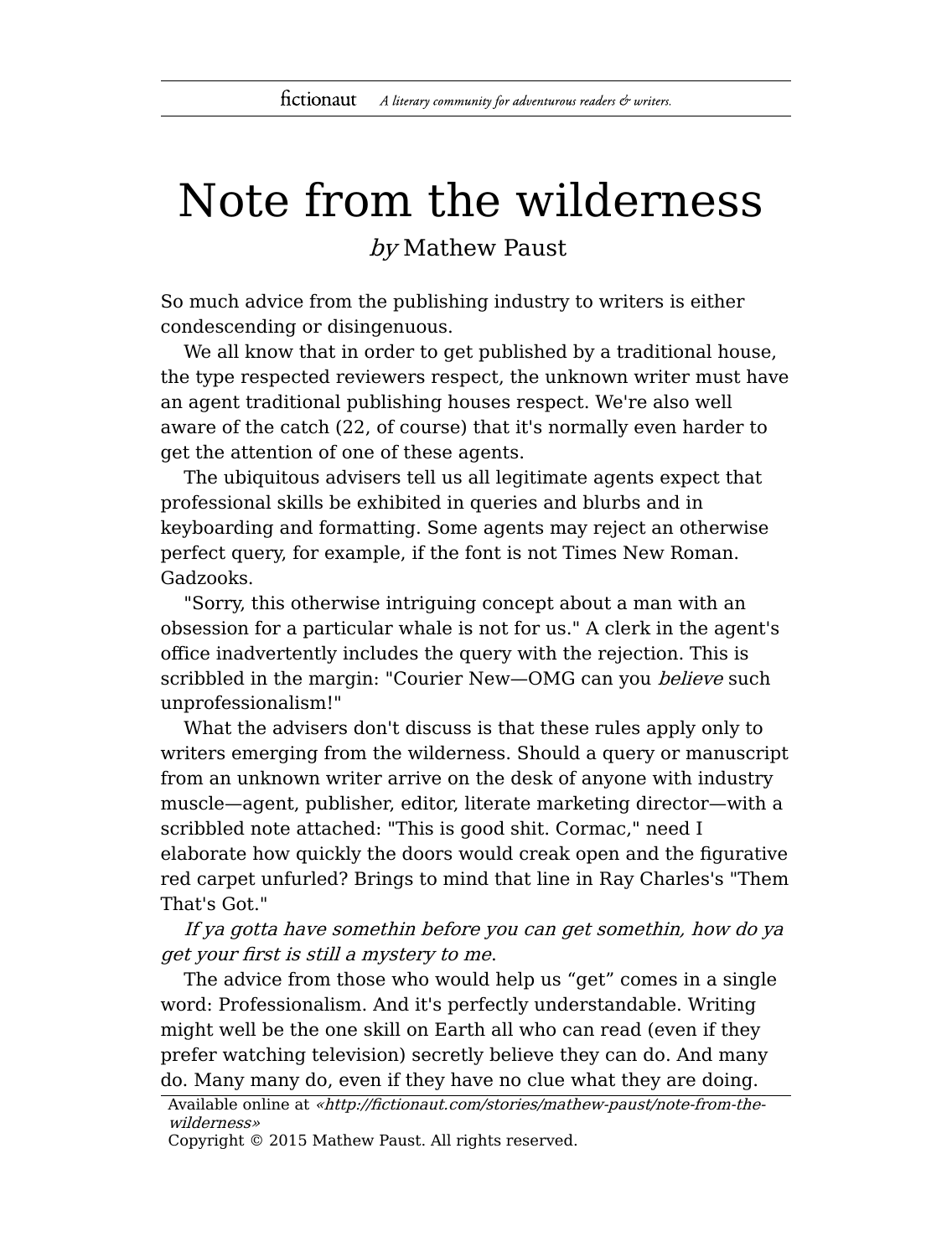And we are told many many do not. These would-be writers might have a knack for telling a story, which is a good start, but they have no concept of craft in putting that story into written form. And I can empathize, truly, with first readers at agencies and publishing houses who face an apparently endless flow of manuscripts typed (keyboarded?) by these many many storytellers who have not bothered to study the craft of telling their stories in writing.

It's not unreasonable that agencies and publishers erect as many screens as they can to slow this horde of inferior manuscripts. Most of the older established houses warn up front they won't be bothered by anything that doesn't come from an agent. And most established agencies warn up front they won't be bothered by anything that doesn't come with a recommendation from someone they know. I suspect this call for "professionalism" is an innovation by the newer publishers and agencies not yet blessed with the kind of industry currency that would permit them to adopt such a country club exclusivity.

It's a business, after all, all are quick to remind us. True dat, and the sun always rises in the east and sets in the west, and death and taxes...yup yup, we know. We get it.

But haven't the most successful businesses proven over and over that in order to find and hold success the business must be dynamic? Have Microsoft and Apple become and remained household names, for better or to curse, without knowing and serving their markets? Without continuous innovation?

Amazon. Now we come to the crux. Jeff Bezos's behemoth, having changed the face of publishing, has introduced an unparalleled level of skepticism in readers. With "writers" self-publishing anything, no matter how poorly written, and entrepreneurs selling "positive reviews" of anything on Amazon, no matter how poorly written, how does a poor arguably talented wilderness writer who's not friends with Jonathan Franzen or Cormac McCarthy and who can't afford even the hundred or so bucks for "fifty positive Amazon reviews" manage to squirm into the sunlight of respectability?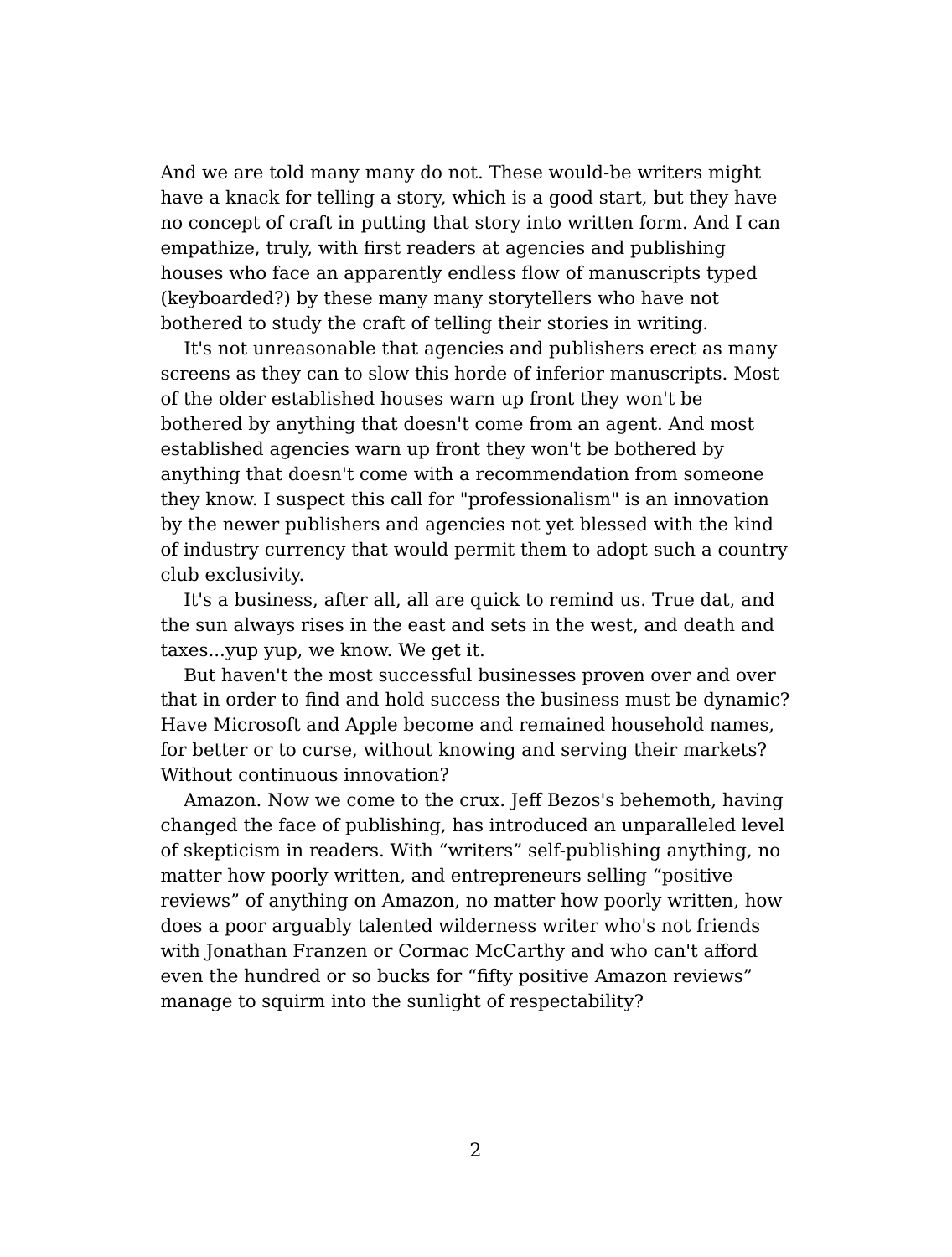There's a ray of hope, of course. Always a ray of hope. Almost offhand, as if this is surely understood by everyone, most agencies and even publishers include in their submission rules after warning about typos and formatting and professionalism, a statement along this line I consider to be not much more than an obligatory disclaimer: "Our primary goal, a goal toward which our very hearts beat ever faithfully, is to find the next best-seller." The wording varies. Some seek literary gems or future classics (altho I'd be shocked shocked were any agent or publisher bold enough to lay out such blatant balderdash), but all reek of boilerplate smarm likely suggested by house attorneys nervous that some embittered, litigious wilderness writer with a publicity-savvy lawyer friend might sue the bejeebies out of them under some little-visited ambiguous paragraph in the fraud statutes.

And yet, this hackneyed, wistful statement veritably bursts with underlying truth. What agent or publisher—or any literate human being—would not love to discover, with the promise of cash reward of course, the next best-seller or literary gem or future classic? The problem might well reside in that one word that's walking point along the trail of our entire discussion: professionalism.

It's a word, a concept, with variable implications. I suggest that on a spectrum between marketing and artistry, writers—those whose background does not include writing copy for the ad world, and maybe some of those who've fled huckstering as a livelihood—think of themselves closer to the artistry end. Many are solitary souls whose personalities are complex, struggling with both ambition and insecurities. They write because it's the safest way they know to produce to the best of their ability without incurring instant negative feedback. They cringe when it's time to put their product out for scrutiny by others. They might be able to sell with confidence, and even with flair, the work of someone else, but when it comes to selling themselves they go all goofy. Attempting to write blurbs and queries for their own work takes on an absurd aura, summoning forth the shouting TV voice of the late Billy Mays. And add to this the worry that getting the tone wrong, or the length or

3